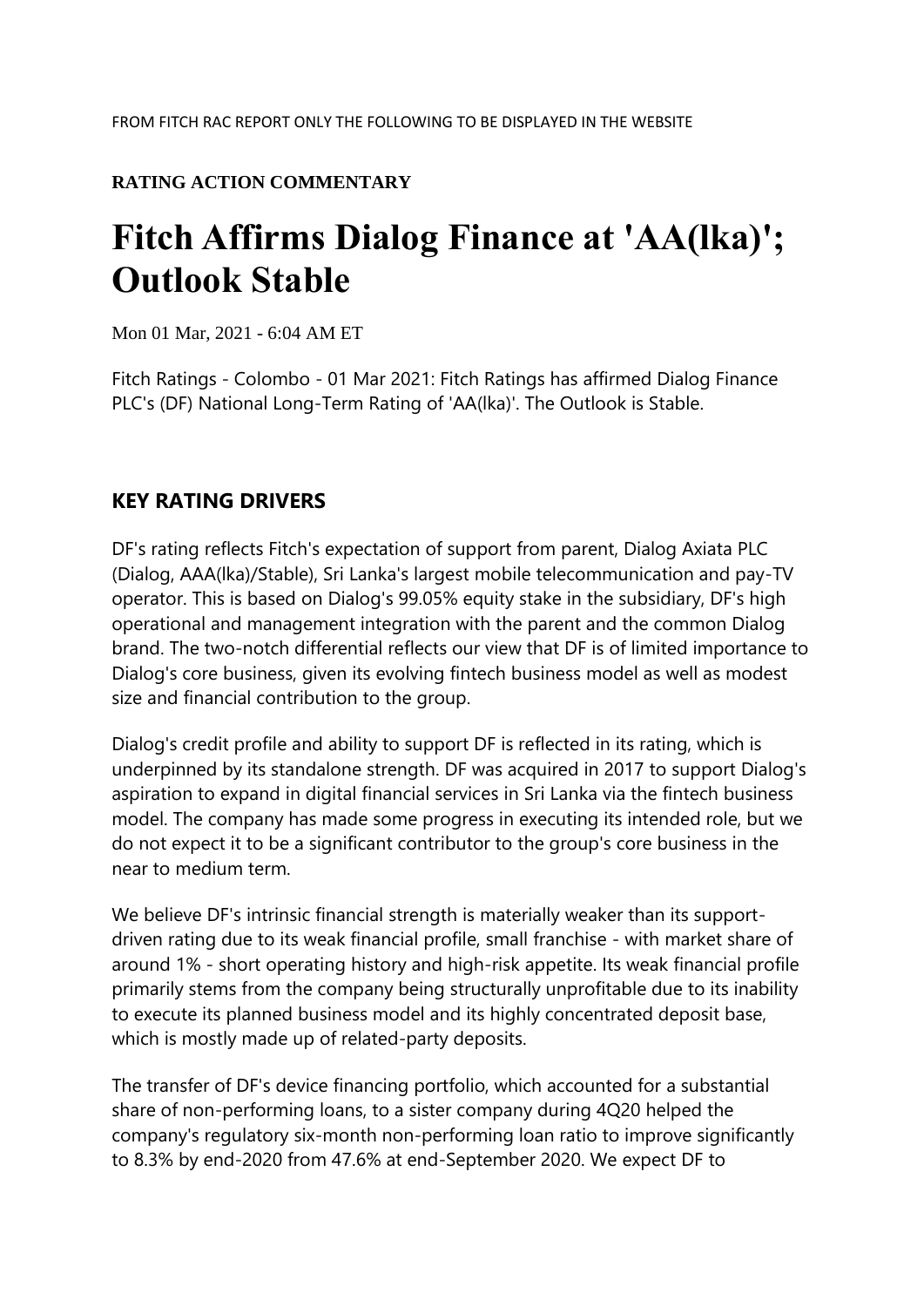increasingly tap the group's ecosystem for lending opportunities where credit risk is lower while also launching its planned fintech services in a meaningful way.

Regular capital infusions to comply with regulatory capital requirements kept DF's debt/tangible equity low at 0.6x at end-2020. That said, we expect DF's leverage to increase in the medium term as the company embarks on its growth plans, which we expect to be funded by deposits and borrowings, but leverage will still remain lower than that of similar-sized peers. Fitch expects Dialog to inject an amount necessary to help DF to comply with the regulatory core capital level of LKR2.5 billion by end-2021.

# **RATING SENSITIVITIES**

Factors that could, individually or collectively, lead to positive rating action/upgrade:

An upgrade of the National Long-Term Rating would most likely result from a significant increase in DF's strategic importance to its parent through an increase in its role and financial contribution within the Dialog group.

Factors that could, individually or collectively, lead to negative rating action/downgrade:

DF's National Long-Term Rating could be downgraded if Dialog's ability to support DF were to weaken, as signalled through a downgrade of Dialog's National Long-Term Rating - but we believe such a scenario is unlikely to occur in the medium term. Any perceived weakening in Dialog's propensity to support DF could also be negative for DF's rating. This could arise from weakening links with the parent that results in wider notching and may be in the form of a meaningful reduction in parental control or influence, or reduced importance to the group because DF is unable to establish a meaningful role in the group.

# **REFERENCES FOR SUBSTANTIALLY MATERIAL SOURCE CITED AS KEY DRIVER OF RATING**

The principal sources of information used in the analysis are described in the Applicable Criteria.

## **PUBLIC RATINGS WITH CREDIT LINKAGE TO OTHER RATINGS**